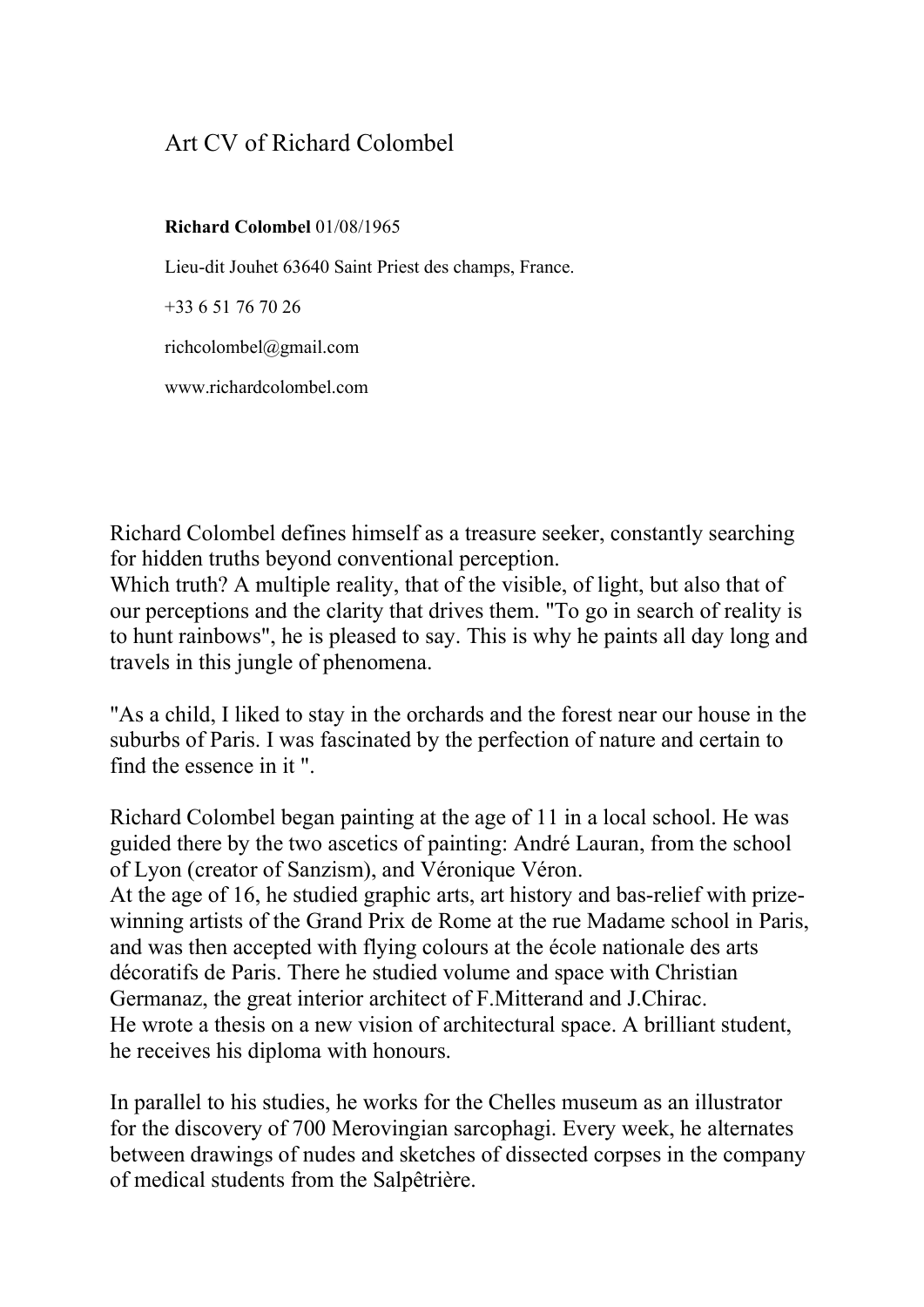"Through the drawing, I question the object and what it evokes in me. Drawing a corpse becomes a real reflection on the very condition of our being".

A musician, he also regularly practices percussion and singing accompanied by his friends, who love improvisation. At this time of his 20th birthday, he is bubbling with creativity, discovering the enchantment of artificial paradises. He goes from exhibitions to concerts with his group of musicians. He recognizes himself in the punk and Krautrock movement (Can, Magma) but also in classical jazz (Art Blakey, Max Roach) and contemporary theatre. In the 80's, Paris is swarming with innovations, the golden age of a generous ministry of culture.

He met Desirless and worked on her video clips, produced sets for television and lent his voice to several titles including "Voyage, voyage". Her producer, Jean-Michel Rivat, offered to collaborate but Richard refused. He declined other equally promising offers, admitting that he lacked a link to complete his training. According to him, being an artist requires a certain clarity, free from ordinary egocentricity. It is a question of transmitting through images, a sincere message whose impact must be strong and salutary.

"Since the walks in the woods of my childhood, this obsession with knowledge has never left me. I had the great chance to meet an authentic master, Guendune Rinpoche, when I was 19 years old. He gave me the right keys to tackle this search for knowledge. Little by little I understood the importance of such a discipline and what it could bring to lead my life and my art, that's why I decided to take the plunge ".

After graduating in decorative arts, he went on a Buddhist retreat in a hermitage on the plateaux of the Auvergne. During this period, he only saw his 13 fellow hermits and his master, practicing meditation from 5am to 10pm. This research occupied him for 6 and an half years, during which he kept away from the world of art.

"Meditation is an open door to the infinite creative aspect of our mind. In this space there is no judgment or control. Accessing this dimension is certainly a great help to complete an artist's sensibility".

Back to the worldly life, he is interested in architecture. As an assistant, he gets used to the language of plans. He worked on several major projects for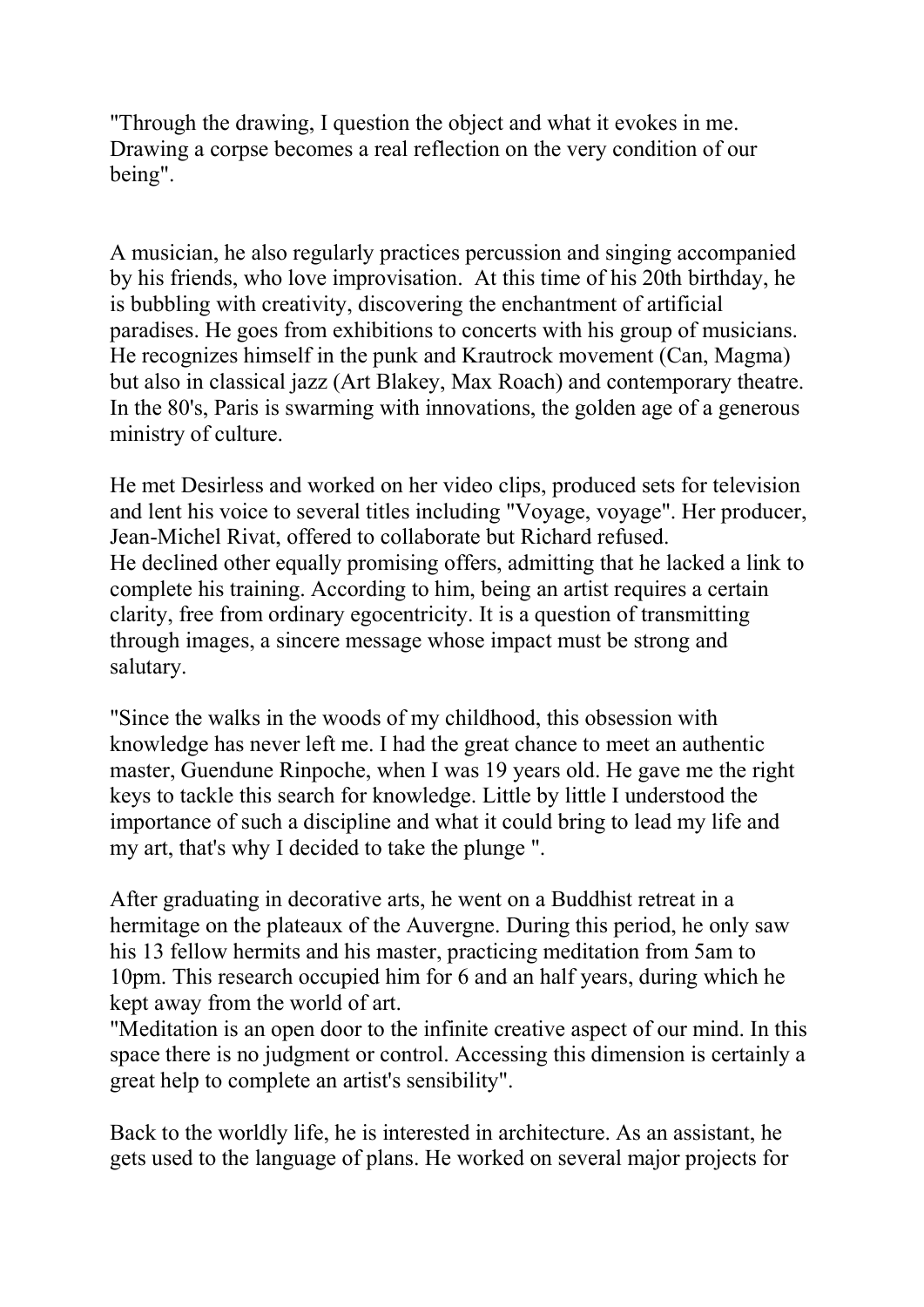temples, monasteries and universities, first in France, then ten years in India and Nepal in collaboration with a German architect Willy Kroeger. "Architecture is a developed art of drawing. When drawing creates the illusion of space, architecture is its projection. Inventing a circulation, a breath is fascinating because here the spectator evolves in the created work".

 In 2012, he moved to Berlin and got married. He finally decided to take up painting again, his first love. He finds a studio in the former renovated offices of the Stasi with a view of the prison. The setting is steeped in a resolutely dark past, but his motivation and ambition go far beyond the frame. He works in series: Monsters, Delusion, Angel Bones. Starting from the entrails of his origins, he is himself flabbergasted by the spontaneous gush of his creativity. Today in his new, much brighter studio, his subjects have changed, his strokes and colours are full of strength, the fruit of an energy that never seems to dry up.

## **EXHIBITIONS**

| 2019        | <i>Framed Gallery</i> / Berlin              |
|-------------|---------------------------------------------|
| 2018        | <i>Framed Gallery</i> / Berlin              |
| 2017        | Ahoy ! Art Gallery / Palma de Majorque      |
| 2016        | Galerie Comtesses / Lyon                    |
|             | L'Olisphère / Paris                         |
| 2015        | <i>Home Gallery</i> / Berlin                |
|             | <i>Atelier Meraki</i> / Paris               |
| 2014        | Home Gallery / Munich                       |
| 2013        | <i>Charlottenburg</i> / Berlin              |
| 2009        | Surène Gallery / Paris                      |
| 2004        | <i>Art et Psychiatrie</i> / Paris           |
| 1987 à 1990 | Ecole nationale des arts décoratifs / Paris |
| 1988 à 1990 | Grand Palais (EnsAD)/ Paris                 |
| 1988        | Musée de Chelles, Permanent exhibition.     |
| 1986 à 1988 | musée Gatien-Bonnet / Lagny sur Marne       |